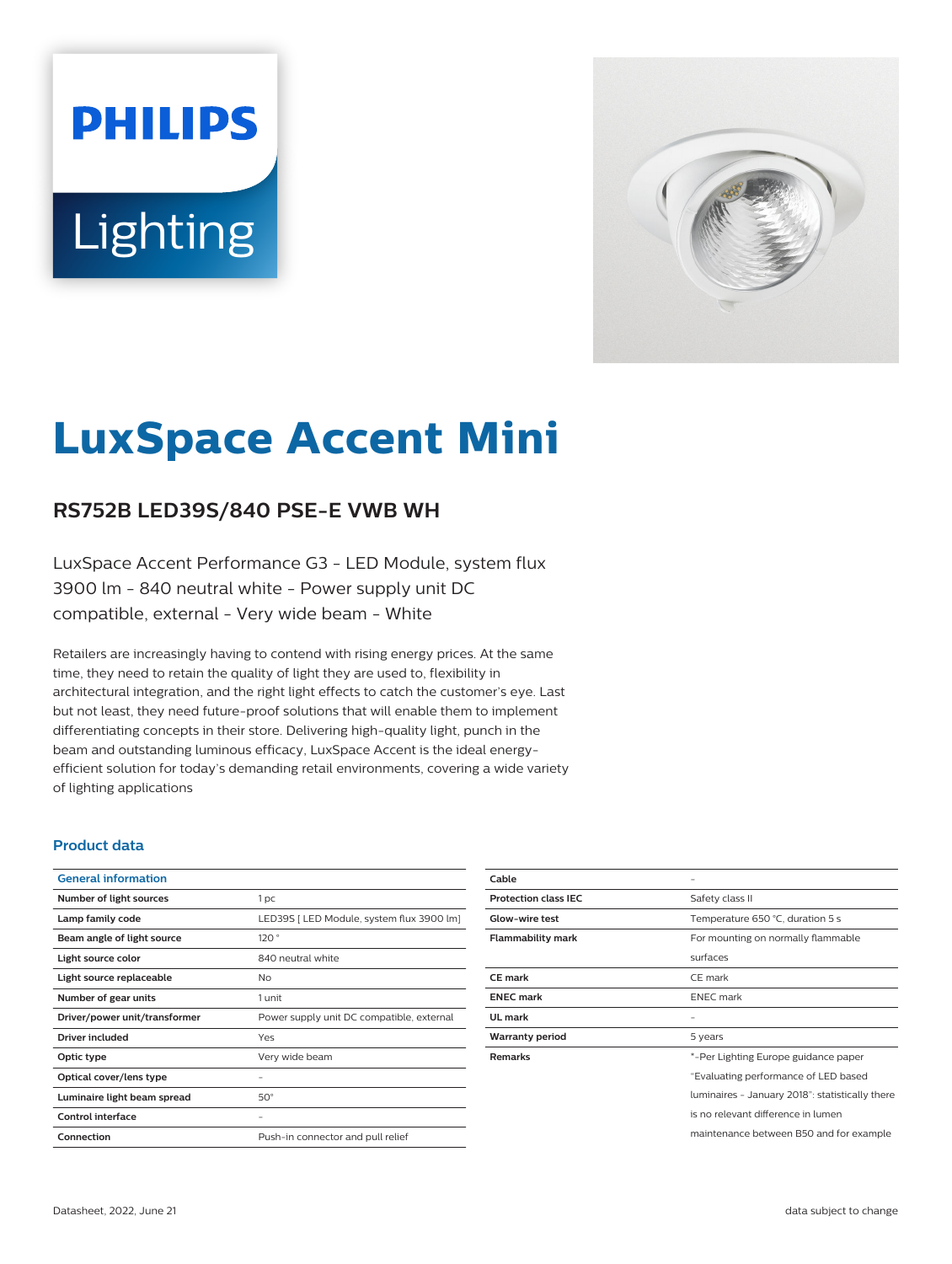#### **LuxSpace Accent Mini**

|                                        | B10. Therefore, the median useful life (B50) |
|----------------------------------------|----------------------------------------------|
|                                        | value also represents the B10 value.         |
| Constant light output                  | No                                           |
| Number of products on MCB of 16 A type | 32                                           |
| в                                      |                                              |
| <b>EU RoHS compliant</b>               | Yes                                          |
| Service tag                            | Yes                                          |
| <b>Product family code</b>             | RS752B [ LuxSpace Accent Performance G3]     |
|                                        |                                              |
| <b>Operating and electrical</b>        |                                              |
| <b>Input Voltage</b>                   | 220 to 240 V                                 |
| <b>Input Frequency</b>                 | 50 to 60 Hz                                  |
| Initial CLO power consumption          | $-W$                                         |
| Average CLO power consumption          | $-W$                                         |
| Inrush current                         | 14.5 A                                       |
| Inrush time                            | $0.22$ ms                                    |
| <b>Power Factor (Min)</b>              | 0.9                                          |
|                                        |                                              |
| <b>Controls and dimming</b>            |                                              |
| <b>Dimmable</b>                        | No                                           |
|                                        |                                              |
| <b>Mechanical and housing</b>          |                                              |
| <b>Housing Material</b>                | Aluminum                                     |
| <b>Reflector material</b>              | Aluminum                                     |
| Optic material                         | Polycarbonate                                |
| Optical cover/lens material            | Polycarbonate                                |
| <b>Fixation material</b>               |                                              |
| Optical cover/lens finish              | Clear                                        |
| <b>Overall length</b>                  | 231 mm                                       |
| <b>Overall width</b>                   | 168 mm                                       |
| <b>Overall height</b>                  | 126 mm                                       |
| <b>Overall diameter</b>                | 168 mm                                       |
|                                        |                                              |
| Color                                  | White                                        |

| Mech. impact protection code                  | IK02 [ 0.2 J standard]         |  |
|-----------------------------------------------|--------------------------------|--|
| <b>Sustainability rating</b>                  |                                |  |
|                                               |                                |  |
| Initial performance (IEC compliant)           |                                |  |
| Initial luminous flux (system flux)           | 4050 lm                        |  |
| <b>Luminous flux tolerance</b>                | $+/-10%$                       |  |
| Initial LED luminaire efficacy                | 129 lm/W                       |  |
| Init. Corr. Color Temperature                 | 4000 K                         |  |
| Init. Color Rendering Index                   | ≥80                            |  |
| Initial chromaticity                          | (0.38, 0.38) SDCM <3           |  |
| Initial input power                           | 31.5 W                         |  |
| Power consumption tolerance                   | $+/-10%$                       |  |
|                                               |                                |  |
| Over time performance (IEC compliant)         |                                |  |
| Control gear failure rate at median useful 5% |                                |  |
| life 50000 h                                  |                                |  |
| Lumen maintenance at median useful            | L80                            |  |
| life* 50000 h                                 |                                |  |
|                                               |                                |  |
| <b>Application conditions</b>                 |                                |  |
| Ambient temperature range                     | +10 to +40 °C                  |  |
| Performance ambient temperature Tq            | 25 °C                          |  |
| Suitable for random switching                 | Yes                            |  |
|                                               |                                |  |
| <b>Product data</b>                           |                                |  |
| <b>Full product code</b>                      | 871869684798500                |  |
| Order product name                            | RS752B LED39S/840 PSE-E VWB WH |  |
| EAN/UPC - Product                             | 8718696847985                  |  |
| Order code                                    | 910500457323                   |  |
| <b>Numerator - Quantity Per Pack</b>          | 1                              |  |
| Numerator - Packs per outer box               | 1                              |  |
| Material Nr. (12NC)                           | 910500457323                   |  |
| <b>Net Weight (Piece)</b>                     | 1.400 kg                       |  |
|                                               |                                |  |



### **Dimensional drawing**

**Approval and application**

**Ingress protection code IP20** [ Finger-protected]

 $\begin{array}{c|c|c|c|c} \hline \multicolumn{1}{c|}{\textbf{1}} & \multicolumn{1}{c|}{\textbf{1}} \\ \hline \multicolumn{1}{c|}{\textbf{1}} & \multicolumn{1}{c|}{\textbf{1}} \\ \hline \multicolumn{1}{c|}{\textbf{1}} & \multicolumn{1}{c|}{\textbf{1}} \\ \hline \multicolumn{1}{c|}{\textbf{1}} & \multicolumn{1}{c|}{\textbf{1}} \\ \hline \multicolumn{1}{c|}{\textbf{1}} & \multicolumn{1}{c|}{\textbf{1}} \\ \hline \multicolumn{1}{c|}{\textbf{1}} &$ 

 $\overline{\varnothing}$  155 WWW. 표  $5 - 30$ <del>1</del><br>180781 230 Ø 168 ind, 207  $82^\circ$ 



#### **RS752B LED39S/840 PSE-E VWB WH RS752B LED39S/840 PSE-E VWB WH**